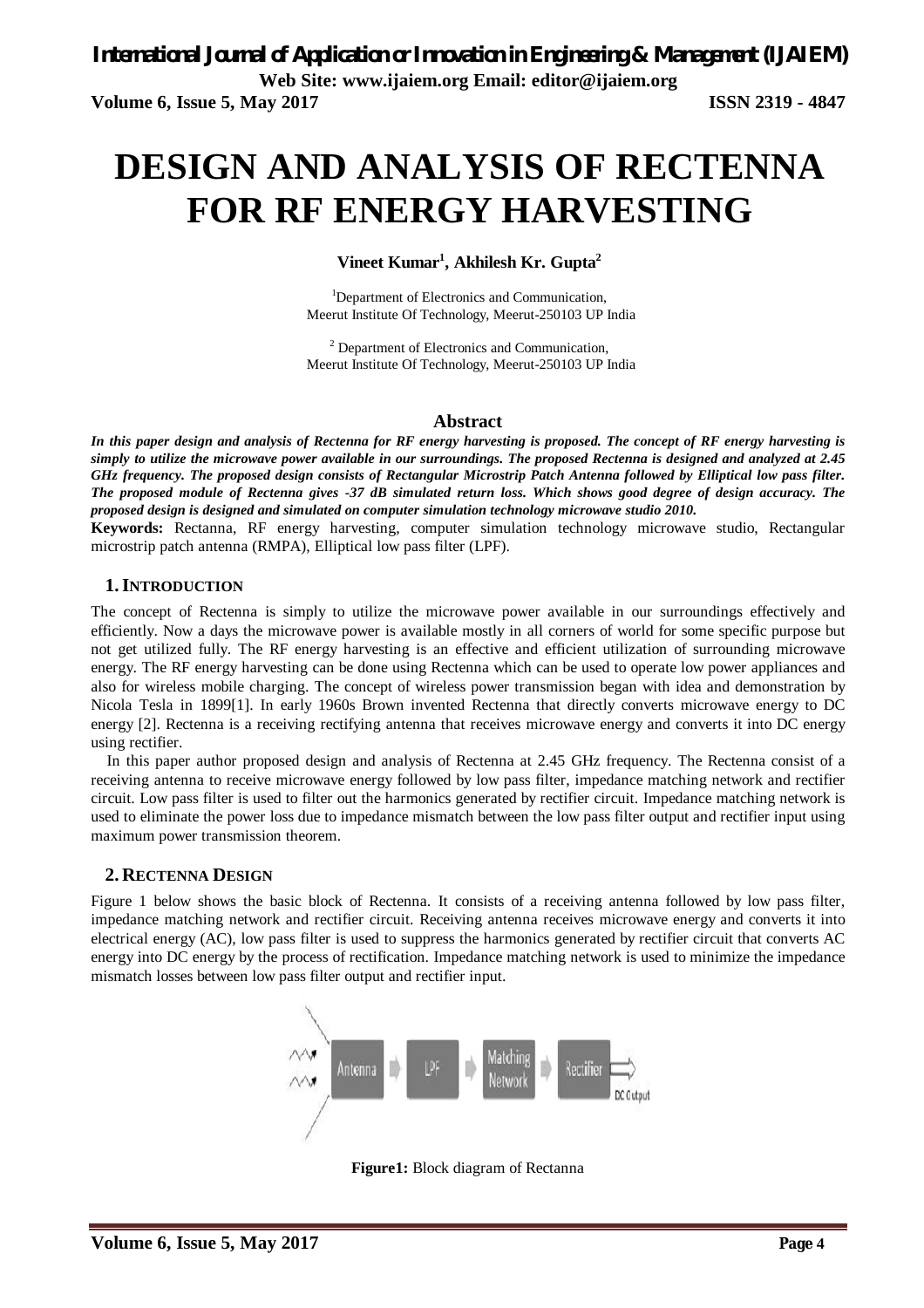FR4 (lossy) substrate is used for design of Rectenna having dielectric constant 4.3 and thickness of 1.6 mm.

#### **2.1 Antenna design**

Proposed design consist of rectangular microstrip patch antenna is used as receiving antenna because of its various advantage as low profile, small size, light weight. RMPA is designed and fabricated on FR4 (lossy) substrate. The calculated length and width of proposed antenna at 2.45 GHz [5] is  $L = 28.2$  mm,  $W = 38$  mm. Figure 2 shows the front view of RMPA and Figure 3(a) and Figure 3(b) Shows the fabricated structure of RMPA. Figure 4 and Figure 5 shows simulated the S parameter and directivity results of RMPA.



**Figure2:** Top view of RMPA



**Figure3 (a):** Fabricated structure of RMPA (patch view)



**Figure3 (b):** Fabricated structure of RMPA (ground view)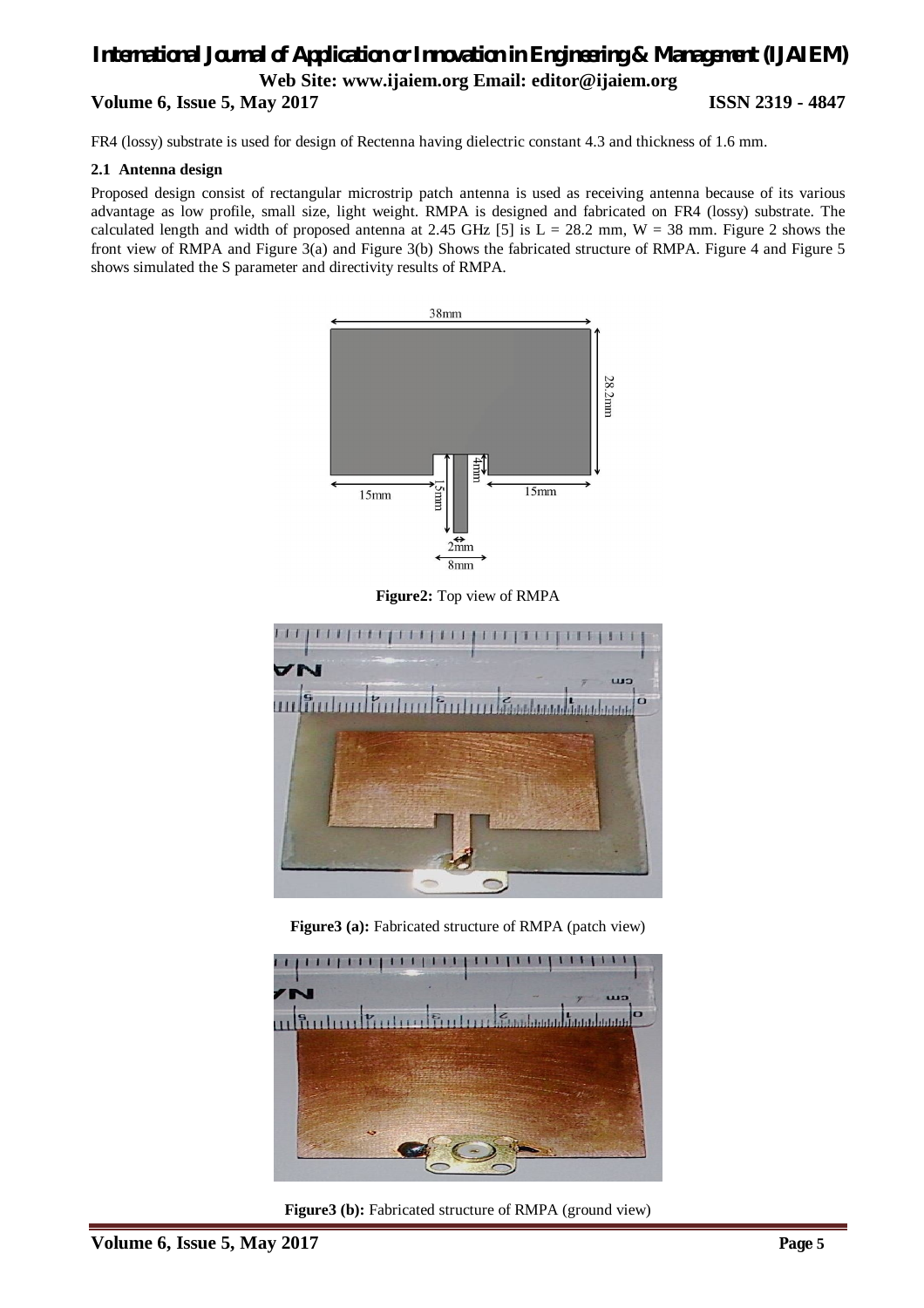

**Figure5:** Simulated Directivity of RMPA

#### **2.2 Low Pass Filter Design**

In the proposed module elliptical low pass filter is used to suppress the harmonics generated by the diode used in rectifier circuit. The proposed filter is designed on FR4 (lossy) substrate having dielectric constant 4.3 and height of dielectric substrate is 1.6 mm. The order of filter is seven having element values considerer for elliptic function low pass prototype filter[9]- source resistance  $g_0 = g_8 = 1.0$ , pass band ripple L<sub>Ar</sub> = 0.1dB, minimum stop band attenuation  $L_{As} = 66.7795 \text{ dB}, g_1 = 1.1034, g_2 = 1.3189, g'_{2} = 0.0940, g_3 = 1.8177, g_4 = 1.2583, g'_{4} = 0.2770, g_5 = 1.5856, g_6 = 0.2583$ 0.8983,  $g'_{6}$ =.0.2770,  $g_{7}$  = 0.7755.

Where  $g_i$  represent inductance of the inductor (for i = 1 to 7) and  $g_i$  represent capacitance of the capacitor (for i = 2, 4, 6). Figure 6 shows the top view with calculated values for elliptical low pass filter at 2.8 GHz frequency. Figure 7(a) and Figure 7(b) shows the fabricated structure and Figure 8 shows the simulated S parameter of proposed elliptical low pass filter.



**Figure6:** Top view of elliptical LPF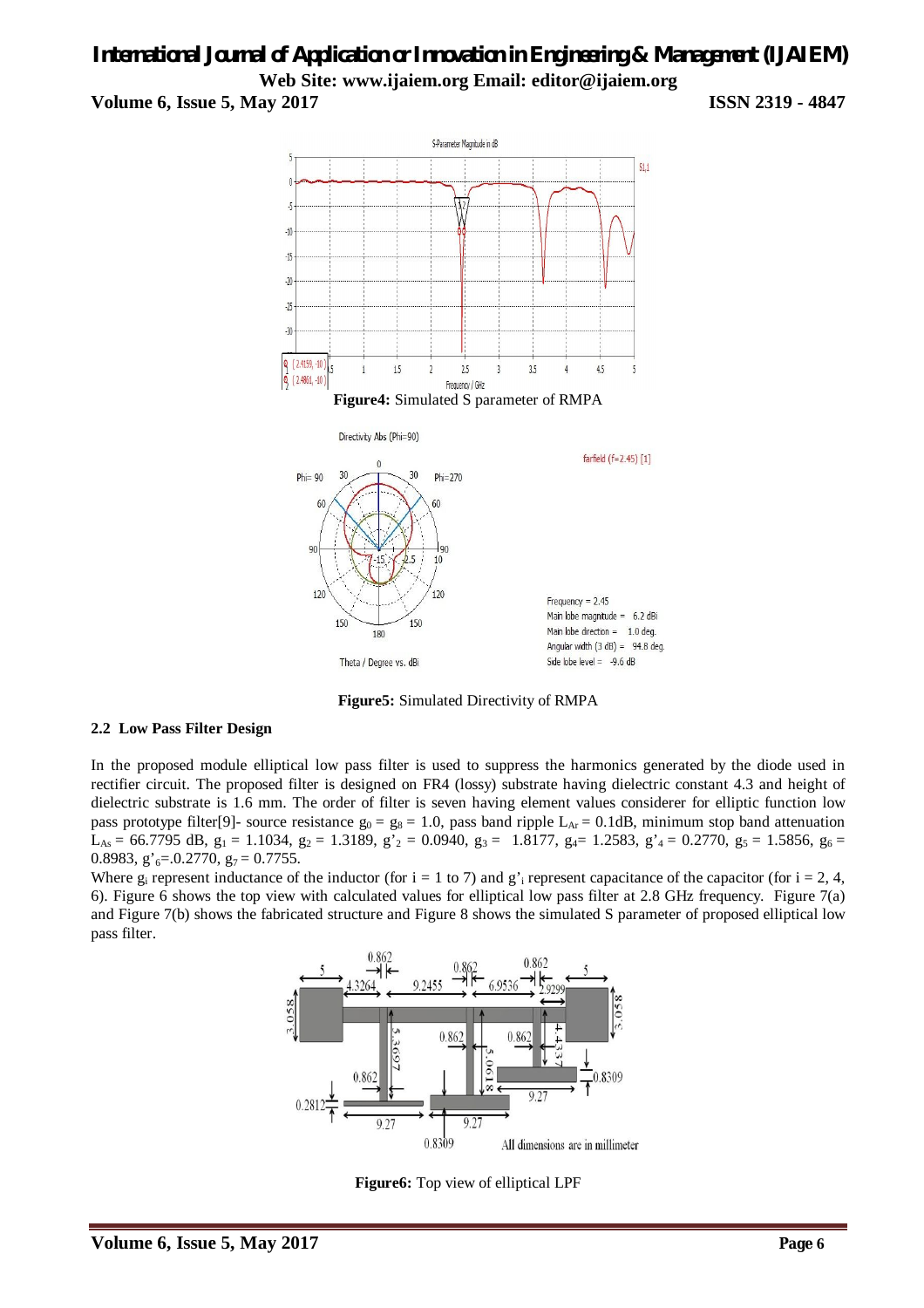# *International Journal of Application or Innovation in Engineering & Management (IJAIEM)*

**Web Site: www.ijaiem.org Email: editor@ijaiem.org Volume 6, Issue 5, May 2017 ISSN 2319 - 4847**



**Figure7 (a):** Fabricated structure of elliptical LPF (patch view)



**Figure7 (b):** Fabricated structure of elliptical LPF (ground view)



**Figure8:** Simulated S parameter of elliptical LPF

#### **2.3 Combined structure of RMPA and Elliptical LPF**

Combined structure after joining output port of RMPA to the input port of elliptical LPF is designed on FR4 (lossy) substrate having the dielectric constant 4.3 and height of dielectric is 1.6 mm. Figure 9 shows the top view of combined structure on CST 2010 software and figure  $10(a)$  and figure  $10(b)$  shows the fabricated structure. Figure 11 and Figure 12 shows the simulated S parameter and directivity of combined structure.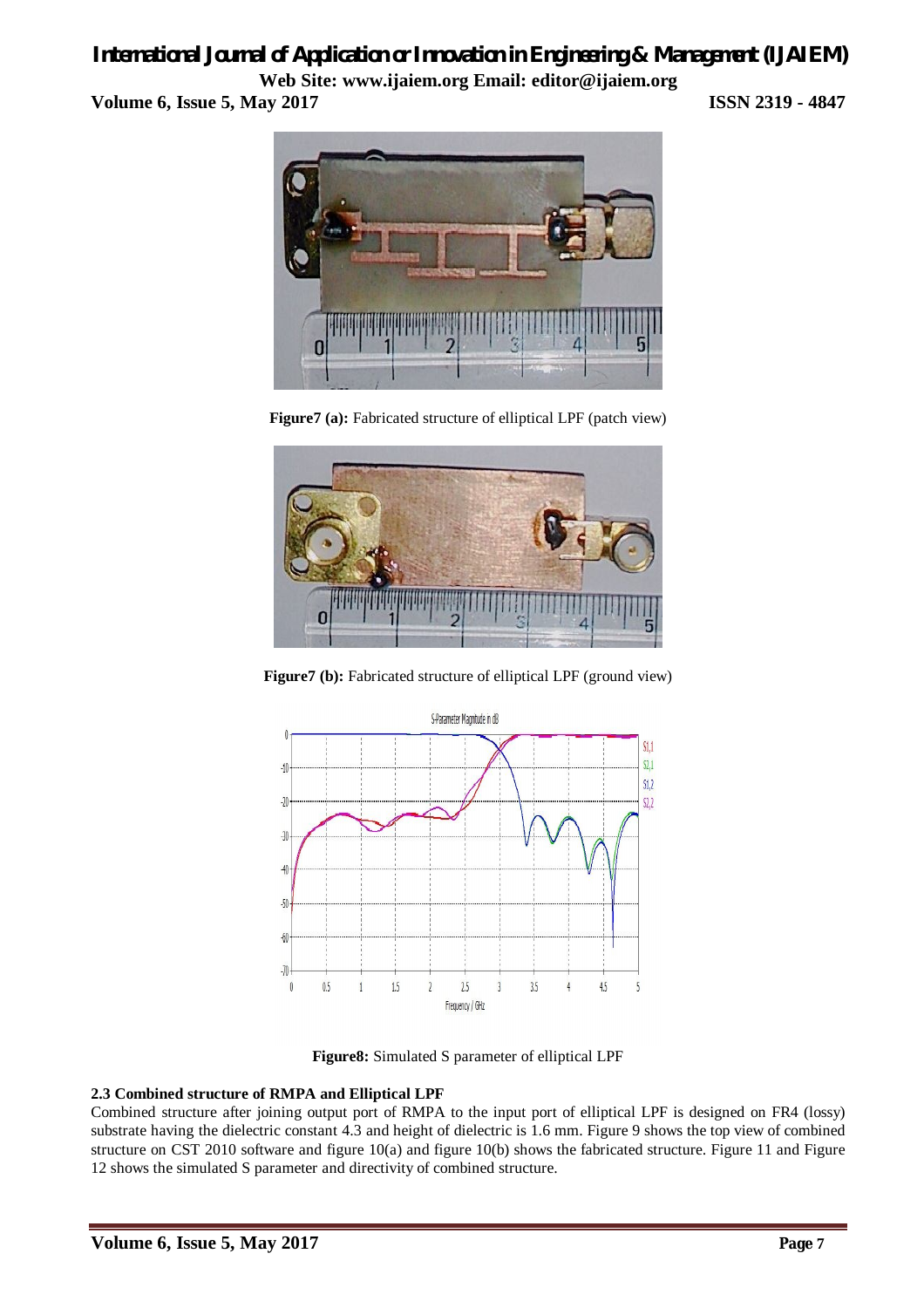





**Figure10 (a):** Fabricated combined structure (patch view)



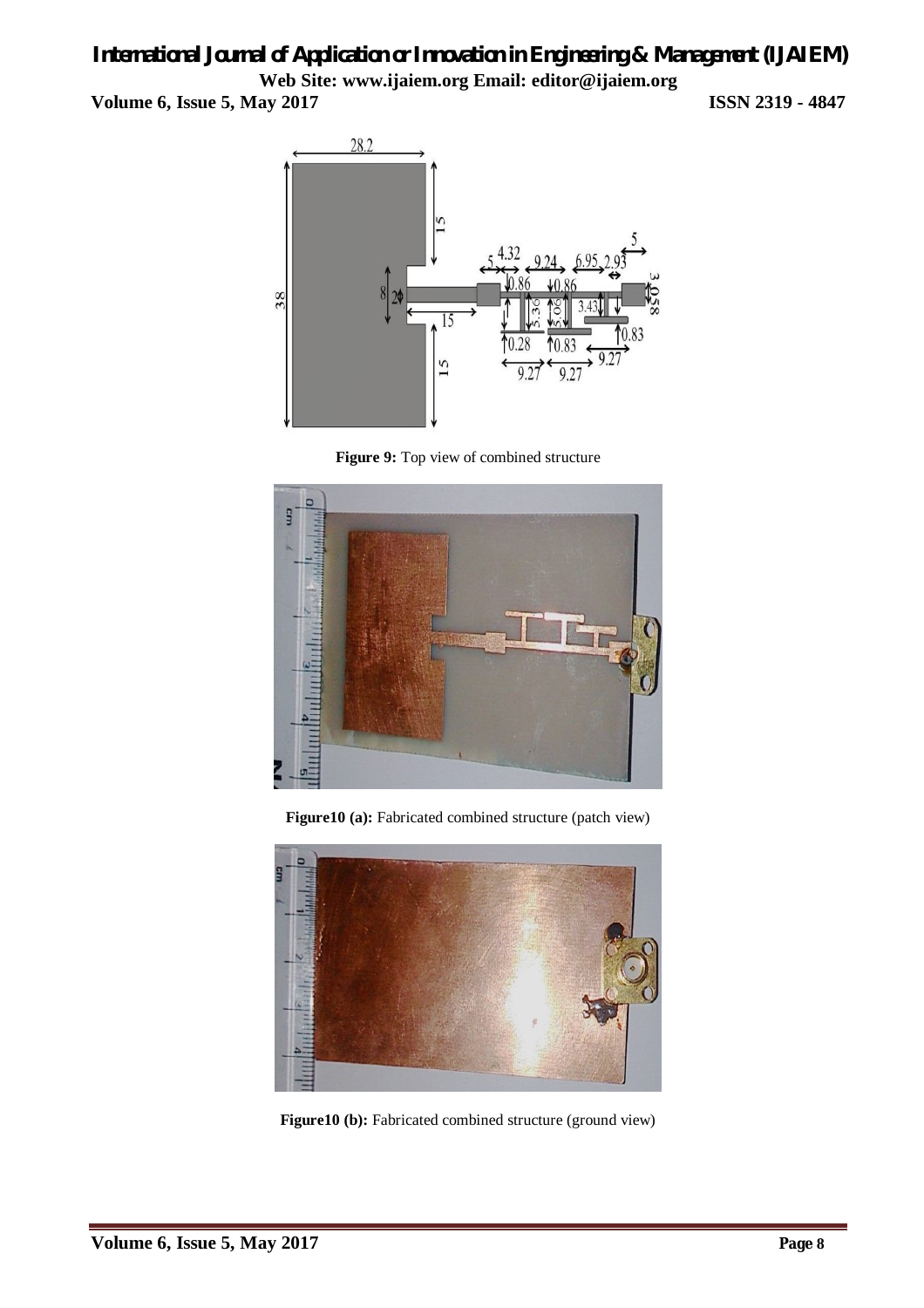





**Figure12:** Simulated directivity of combined structure

#### **3. Conclusion**

This paper presents the design and analysis of rectenna. The proposed module is designed and analysed on CST 2010 at 2.45 GHz frequency. The proposed module is also fabricated. The RMPA is designed for a lesser return loss of -34 dB to have more efficient rectenna. The rectenna is designed with a high order (seventh order) elliptical LPF. The combined structure have -37 dB return loss. Proposed module receive RF energy at 2.45 GHz and filter removes higher order harmonics, then this power is fed to rectifying circuit with the help of impedence matching circuit which convert AC power into DC power.

#### **References**

- [1]. W. C. Brown, "The history of power transmission by radio waves," IEEE Trans. Microwave Theory Tech., vol. 32, no. 9, pp. 1230-1242, Sept. 1984.
- [2]. Brown W.C. "The history of development of Rectenna" Proc. Of SPS microwave systems workshop at JSC-NASA, pp.271-280, Jan 15-18, 1980.
- [3]. James O. McSpadden, Lu Fan, and Kai Chang, "Design and Experiments of a High Conversion Efficiency 5.8- GHz Rectenna" IEEE Transaction on microwave theory and techniques, Vol. 46, No. 12 December 1998.
- [4]. Chin, C.H. K., Q. Xue, and C.H. chan, "Design of a 5.8-GHz Rectenna incorporating a new patch antenna", IEEE antenna and wireless propagation letter, vol. 4, pp. 175-178,2005.